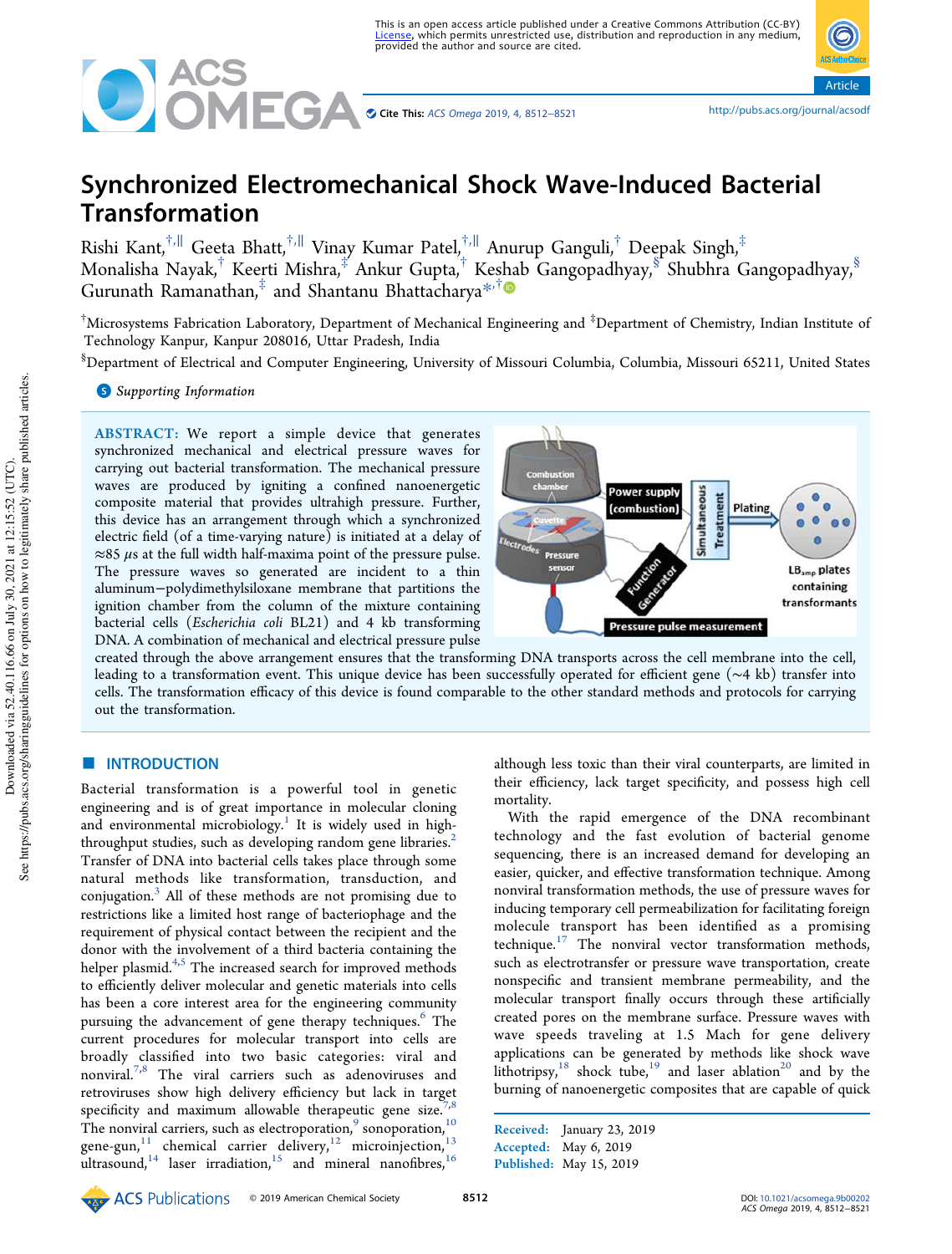# Table 1. Effect of a Varying Electric Field Coupled with Mechanically Pressurized Pulse

|                             | number of transformants at different voltages |             |             |           |             |  |
|-----------------------------|-----------------------------------------------|-------------|-------------|-----------|-------------|--|
| nanoenergetic material (mg) |                                               | 2.5 V       |             |           | 10 V        |  |
| دے                          |                                               | $142 \pm 4$ | $291 \pm 7$ | $149 + 6$ | $125 \pm 5$ |  |

energy release.<sup>21</sup> Gangopadhyay et al.<sup>21</sup> reported delivery of fluorescein isothiocyanate-dextran in chicken heart cells using pressure waves generated from the combustion of nanothermite materials. Prakash et al. $^{22}$  reported the transformation of *Escherichia coli* DH5α cells with green fluorescent protein (GFP) plasmids (size ∼5.37 kb) through shockwaves using explosive-coated polymer tubes to achieve higher transformation efficiency.

The other primary nonviral vector transformation methods like electrotransformation method was developed long back in 1980 where ultrahigh external electric field pulses (of the order of ∼6.25 kV/cm) were deployed to cause cell membrane permeabilization followed by the electrophoretic transport of negatively charged DNA across the permeabilized cells.<sup>23-25</sup> Due to the Joule heating effects,<sup>26</sup> the method although having good yield had severe limitations of high cell mortality and subsequent cell lysis. The electrotransfer process has been well characterized as a multistep process with electropermeabilization of the cell membrane, anchoring of the plasmid to the permeabilized cell membrane, and finally the diffusive transport of such plasmid into the intercellular cytoplasm.<sup>27,28</sup> Further, the electrophoretic component of DNA electrotransfer has been found to have a significant impact on the overall transformation efficiency.<sup>29,30</sup> For example, the use of high-voltage (for membrane permeabilization) and low-voltage (for electrotransfer) pulses in combination has been found to produce greater yield than that found using a single highvoltage pulse. $3$ 

Further, in some enterobacterial species, such as *Salmonella typhimurium*<sup>32</sup> and *Pseudomonas aeruginosa*, <sup>33</sup> the chemical methods of gene transfer are altogether ineffective in comparison with some other species like *E. coli*. For such strains, nonviral vector transformation method of electroporation has been observed to be an appropriate alternative that also enriches the vitality of the nonviral transport process. This electroporation technique also serves as a potent tool to perform gene transfer in mammalian cells that have further complexity in terms of transforming DNA across cellular and subsequently another nuclear membrane.<sup>34,35</sup> The transient permeabilization of the plasma membrane under the influence of an external electric field increases drastically by the electroporation technique.<sup>36</sup> The majority of electroporation techniques are mainly based on the application of short voltage pulses, the precision of which is enhanced through the designs of microfluidic platforms. $37-42$  In the majority of such electroporation setups, there is increased use of direct current (DC) sources. Very few reports indicate the use of alternative current fields for performing transformation.43−<sup>45</sup> The essential design requirement to realize a suitable transformation method is one that can achieve high targeted yield and overall low cell mortality. From the above analysis, it is observed that although the pressure-mediated transformation may have lesser cell mortality, it has lower targeted yield.

On the other hand, the electroporation process has a high yield although it is severely limited by lower viability of transformants. So, a good method design would need the combination of the best part of each pressure-mediated and

electroporation methods. Also, short pulse DC signals have shown good yields earlier in terms of targeted delivery of the transforming DNA.

In this work, we have explored a hybrid platform that couples intense mechanical pressure pulses augmented by synchronous electrical pulses to carry out transformation. The electric pulses are generated in a time-controlled manner through the circuit, as shown in the Supporting Information (Figure S1), and have a role of electrotransfer of transforming DNA apart from augmenting the overall pressure level. The root mean square voltage magnitude being quite low does not cause a significant rise in the Joule temperature and results in targeted delivery and a stable transformation. The mechanical pressure waves are generated by an ultrahigh-pressure short duration pulse incident on a thin aluminum−polydimethylsiloxane (Al−PDMS) membrane. The pulse is produced through the digital combustion of a nanoengineered composite (comprising of bismuth trioxide  $(Bi_2O_3)$  and nanoaluminum (nAl)) packed within a cylindrical chamber (volume ∼100 mm<sup>3</sup>)). The Al−PDMS membrane further transmits the pulse into the column of a fluid that contains the mixture of transforming DNA and cells. The pressure rises to a peak value of 24.3 MPa in the duration of 5.4  $\mu$ s, as measured by the pressure sensor situated at the bottom of the cuvette containing the biofluid column. We have validated this device design through experimentation related to the transport of GFP plasmid into *E. coli* BL21 transformants. The transformation efficiency of the proposed transformation scheme is further compared with the heat shock method $46$  and the electroporation method (on the same set of transforming DNA/cells), and the proposed methodology is observed to approach similar efficacy levels as high-voltage electroporation.

#### ■ RESULTS AND DISCUSSION

Theoretical Modeling of Electrical and Pressure Pulse Propagation. We have observed that the maximum transformation is achieved with a combination of 40.8 MPa peak pressure (generated by 25 mg  $Bi<sub>2</sub>O<sub>3</sub>/nAl)<sup>49</sup>$  and an electrical signal of 5  $V_{pp}$ . The cell colony counts with varying voltage are listed in Table 1.

It has been observed that at 5  $V_{pp}$  significant cell transformation events take place. Below this voltage, there is no significant transformation. We have further performed a comparison of this new electromechanically coupled process with the heat shock method for bacterial transformation, which is an industry gold standard for transformation processes,  $46$ and also with electroporation processes. It has been observed that the synchronously acting electromechanical pressure generated in our device is quite efficient in producing transformants higher than the heat shock method, which is almost similar to electroporation processes. The total time for this electromechanical process is around 500  $\mu$ s, whereas the other standard methods may take several hours.<sup>46</sup> Therefore, the described technique of applying electromechanical shocks is undoubtedly novel and is an effective method to produce rapid transformations within microorganisms.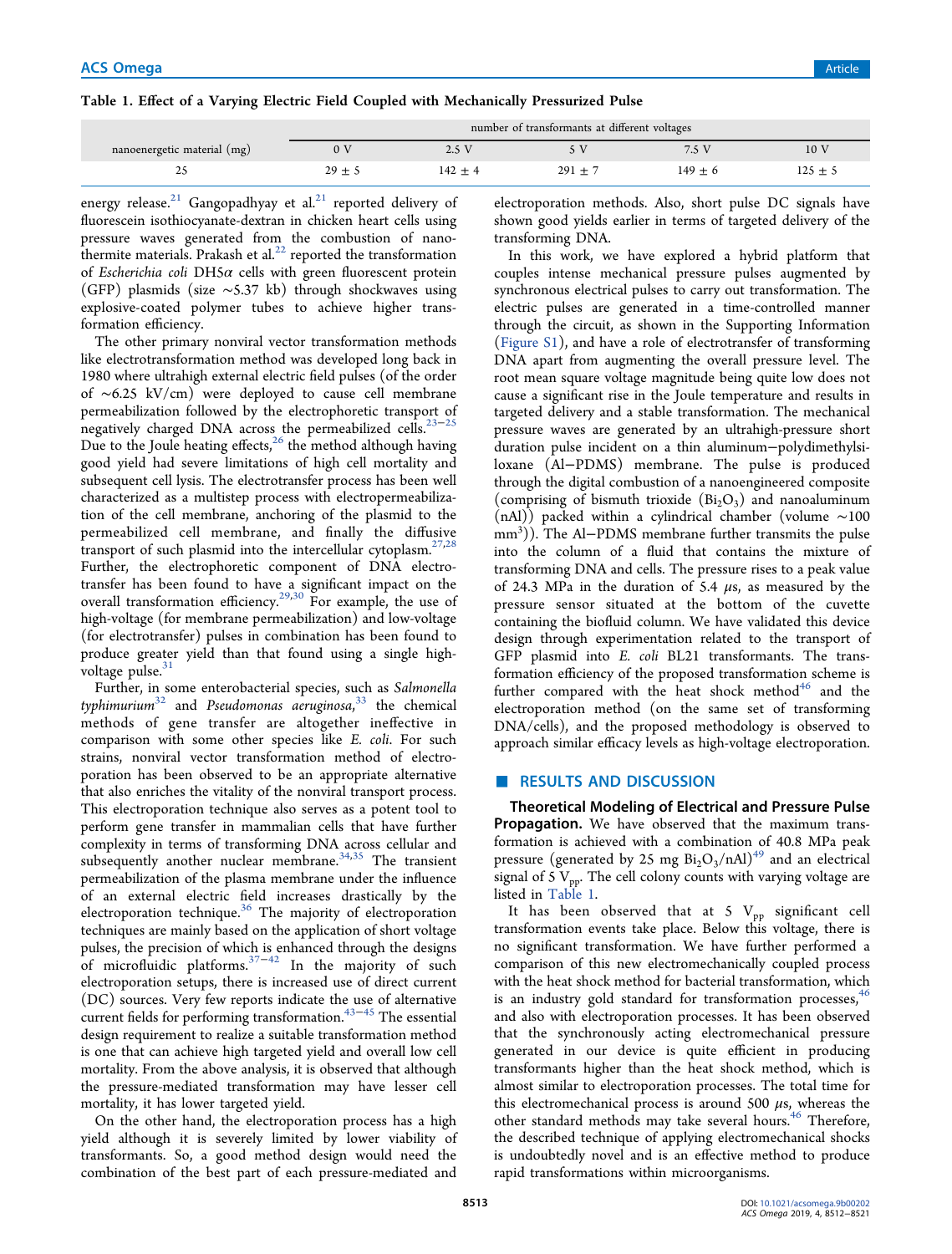Figure 2b shows a pressure rise at the bottom of the cuvette, which reaches to 24.3 MPa, as sensed by the pressure sensor. The pressure−time characteristics also indicate an exponential blast pressure−time response containing a sharp pressure rise followed by a decay in the pressure at a slow pace. This specific pressure−time behavior ensures the quick pressurization and a delayed depressurization of the chamber, which gives enough response time to the electric field (just after the half-maxima point). So in the following section, theoretical modeling is carried out to analyze the impact of the electromechanical wave on the mixture of bacterial cells and plasmid. The Al− PDMS membrane can be envisaged to behave like a fixed elastic membrane, positioned normally to the pressure wave (with the Al foil facing the blast side and PDMS facing the biofluidic column side) and is approximated to expand similarly as a freestanding plate.<sup>51</sup> The exponential blast effect on the membrane is approximated by $52$ 

$$
p_{\rm i}(t) = p_{\rm m} \; \mathrm{e}^{-t/t_{\rm dr}} \tag{1}
$$

where  $p_i$  is the incident pressure at any time  $t$ ,  $p_m$  is the maximum incident blast over pressure, and  $t_{dt}$  is the wave decay period, which we have approximated to be equal to full width half-maxima time ( $t$ <sub>fwhm</sub>) of normalized pressure−time response. Shock wave density  $\rho_s$  and shock wave velocity  $U_s$ that reach the assembly are estimated by the Rankine− Hugoniot relation.<sup>51,52</sup>

$$
\rho_{\rm s} = \rho_{\rm a} \frac{(\gamma + 1)p_{\rm m} + 2\gamma p_{\rm a}}{(\gamma - 1)p_{\rm m} + 2\gamma p_{\rm a}}
$$
\n(2)

$$
U_{\rm s} = \sqrt{\frac{\gamma p_{\rm a}}{\rho_{\rm a}} \left( \frac{(\gamma + 1)p_{\rm m}}{2\gamma p_{\rm a}} + 1 \right)}
$$
(3)

In the above equations,  $\rho_a$  is the density of air,  $p_a$  is the atmospheric pressure, and  $\gamma$  is the specific heat ratio for air blast. From eqs 2 and 3, the theoretical shock wave velocity is calculated as 6331.124 m/s.

Below this shock wave, the Al−PDMS assembly is situated in a manner so that it transfers the shock wave to the biofluidic column with velocity  $v_m$  and through this shock wave, the fluid gets an initial (at time  $t = 0$  s) momentum with velocity  $v_m$ , membrane velocity. We have further assumed that the biofluidic media is water like, with a very small change in density and sonic velocity even after getting loaded with plasmids.

The total pressure transmitted through the Al−PDMS assembly is calculated through the transmittance coefficient for different interfaces: first, the air−Al interface; second, the Al− PDMS interface, and the third being the PDMS−water (biofluidic medium) interface. The transmittance coefficient  $T_p$  is given by<sup>53</sup>

$$
T_{\rm p} = \frac{2Z_2}{Z_1 + Z_2} \tag{4}
$$

where *Z* (acoustic impedance) =  $\rho c$ ,  $\rho$  is the medium density, and *c* is the velocity of sound in that medium. Considering the properties<sup>53</sup> as mentioned in the Supporting Information (Table S1) of different mediums, the transmittance coefficient has been calculated.

From eqs 1 and 4, the total maximum theoretical pressure at PDMS-biofluidic medium is calculated as 22.11 MPa

(calculations are detailed in the Supporting Information), which is the approximate solution to what we have sensed using a pressure sensor. Further, on the basis of acoustic approximation, the water particle velocity can be theoretically estimated according to Deshpande et al.<sup>52</sup> as

$$
v = \frac{p}{c_1 \rho_1} \tag{5}
$$

Through this formula, membrane velocity  $v_m$  after traveling through the Al–PDMS assembly is found to be 14.1 m/s  $(c<sub>l</sub>$  is the sound velocity in biofluid and  $\rho_1$  is the biofluid density). The expression of motion of the membrane is developed by modifying the equation of striker formulated by Deshpande et al. $52$ 

$$
m\dot{v} = -p = -vc_j\rho_1\tag{6}
$$

In this equation, *m* is the mass per unit area of the striker (*m* =  $\rho_{\rm m} \times t_{\rm m}$ ) and  $\rho_{\rm m}$  and  $t_{\rm m}$  are the density and thickness of the striker, respectively. In the present study, as the striker constitutes the Al−PDMS assembly, the total mass per unit area is combined. Solving the equation by putting the initial boundary condition, at  $t = 0$  and  $v = v_{\text{m}}$ , the pressure  $p(t)$  at *x* = 0 can be expressed as

$$
p = v_{\rm m}c\rho_1 \exp\left(-\frac{t}{m/(c\rho_1)}\right) \tag{7}
$$

For the condition that fluid particles are moving at a constant velocity  $c_{\rm p}$  the pressure at position *x*, where *x* is the length of the column  $(x = 8$  mm) can be expressed as

$$
p(x, t) = \begin{cases} v_{\text{m}}c_{\text{p}} \rho_1 \exp\left(-\frac{t - \frac{x}{c_{\text{r}}}}{m/(c_{\text{p}})}\right) & t \ge \frac{x}{c_1} \\ 0 & \text{otherwise} \end{cases} \tag{8}
$$

The maximum pressure should be sensed at time *t =* 0 s (in eq 8), but as our pressure sensor is mounted on the other end of the fluid column, we get the maximum pressure as 24.3 MPa (which is nearly similar to the theoretical value) sensed by the pressure sensor from the bottom after a time delay of *t* = 5.4  $\mu$ s.

From the above theoretical modeling, it can be observed that the pressure generated through the pressurized mechanical pulse is much greater than the elastic modulus of *E. coli* cells, which is 3  $MPa^{54}$  in wet conditions. Hence, the transformation occurs easily as the pressure pulse is applied. As a significant 200 MPa pressure with multiple passes is required to make the *E. coli* bacteria completely dead,<sup>55</sup> our system works in a permissible range avoiding complete cell lysis. For the electric pulse-assisted case, as the plasmid mixed bacterial cells undergo a high pressure initially through a blast, the requirement of the higher electric field, to the level of electroporation processes may not be needed (the applied electric field between electrodes  $\geq$  6.25 kV/cm) for transforming *E. coli.*<sup>24</sup> As per the theoretical formulation, electric field requirement for transformation to occur is given by the Laplace equation

$$
U = 1.5rE \cos \theta \tag{9}
$$

where *U* is the transmembrane voltage, *r* is the cell radius, and  $\theta$  is the angle between the static external electric field  $(E)$  and site of the membrane where the potential  $U$  is measured.<sup>56</sup> At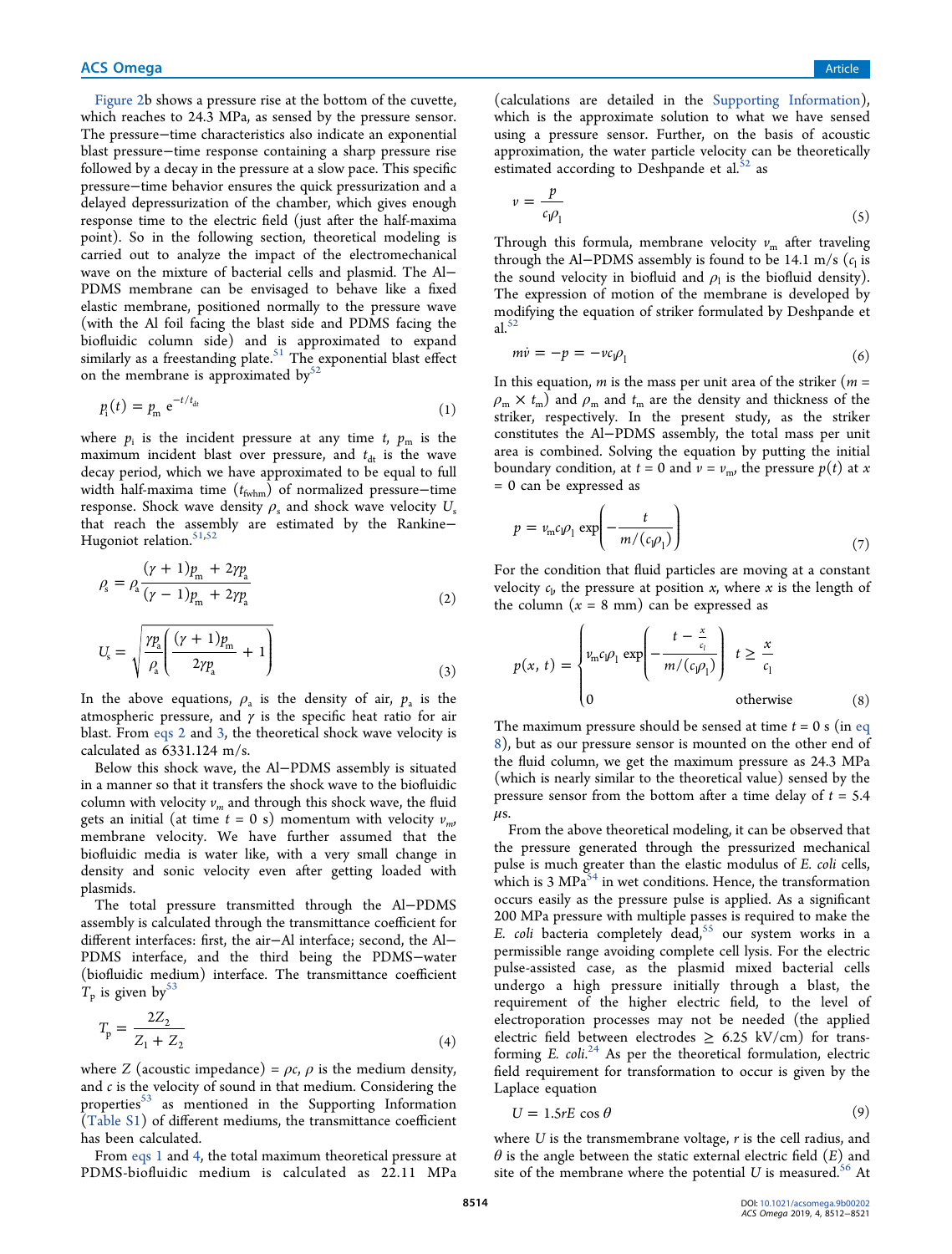the poles ( $\theta = 0, \pi$ ), 75% of the voltage drop occurs in the membrane and hence the amplification factor,  $E_m/E$  ( $E_m$  is a transmembrane electric field) is given by  $E_m/E = 1.5r/h$  (*h* is the cell membrane thickness), which comes out to be 600 for *E. coli* (where  $r \approx 2 \mu m$  and  $h \approx 5 \text{ nm}^{57}$ ). In the present study, an optimized low voltage of 5 V (applied electric field between electrodes,  $E = 20 \text{ kV/m}$  is used, which has caused significant gene transformation. This applied field has generated an approximate  $E_m = 12000 \text{ kV/m } (U_{\text{max (at } \theta=0, \pi}) = 60 \text{ mV}),$ which attains efficient gene transformation when the bacteria is held in a 100 mM  $\rm CaCl_2$  solution with a high initial blast pressure. All experiments have been carried out in the cuvette maintained at 0 °C. Hence, the transformation is achieved with a voltage, that is ≈31 times less than the reported ones.

Due to the application of the synchronized pressure and electric pulses, the period during which the pressure in the system remains above the elastic limit of *E. coli* cells increases and simultaneously transformation levels also increase. Hence, the pressure generated via combining mechanical shock and an electrical field is highly efficacious for the bacterial transformation process.

Although the mechanical pressure is enough to open the pores of the membrane, the generated flux is primarily a diffusional flux. So mainly it is the passive mode of transport of the transforming DNA that is responsible for the transformation. When an additional electric field is applied, there is electrophoretic transport that results in an overall mobility increase. Thus, it can be seen that even at a low electric field of 20 kV/m, enough payload delivery gets initiated and a vast majority of the transforming DNA can enter the cells.

Transformation of E. coli BL21. The coupling of the mechanical pressure wave with the electric field-induced pressure is used for transformation of *E. coli* BL21 (a gramnegative bacteria) with GFP-based transforming DNA. We have not conducted any studies through Gram-positive bacteria as that will require separate optimization of pressure/electric pulse combination for transformation. Figure 1 represents a schematic (a) and an actual picture (b) of the fabricated device.

A small amount of  $Bi<sub>2</sub>O<sub>3</sub>/nAl$  nanoenergetic composite (25 mg) is packed inside the combustion chamber (∼100 mm<sup>3</sup> volume) of the device where a nichrome wire element is digitally triggered to cause microignition of the confined charge inside this device. Among the pressure−time characteristics of various nanoenergetic systems, such as CuO nanorods/Al,<sup>47</sup> Co<sub>3</sub>O<sub>4</sub> nanobelts/Al,<sup>48</sup> and  $\overline{\mathrm{Bi}}_2\mathrm{O}_3$  nanosquare tablets/ $Al^{49}$  the  $Bi_2O_3$  nanosquare tablets/Al nanoenergetic material possesses the highest pressurization rates. We have earlier evaluated the pressure−time characteristics of bulk nanoenergetic material using commercially available  $Bi<sub>2</sub>O<sub>3</sub>$  and Al nanoparticles by igniting 30 mg of this mixture in a pressure cell (Figure 2a).47,48 The pressure−time characteristic of the  $Bi<sub>2</sub>O<sub>3</sub>/nAl$  nanoenergetic composite, as sensed by the pressure sensor situated at the bottom of the cuvette, is shown in Figure 2b.

When the  $Bi<sub>2</sub>O<sub>3</sub>/nAl$  nanoenergetic composite packed inside the ignition chamber is digitally triggered, a high magnitude of pressure is released. This pressure wave is guided to be incident to Al−PDMS assembled membrane which partitions the ignition chamber from the fluid column present in the cuvettelike portion of the device. The Al−PDMS layer also prevents cross-contamination between the fluid and the nanoenergetic pellets by blocking the reaction products from



Figure 1. (a) Overall schematic of subsequent events of bacterial gene transformation. (b) Fabricated setup used for bacterial gene transformation.



Figure 2. (a) Pressure−time characteristic measurement setup. (b) Pressure–time characteristics of  $Bi<sub>2</sub>O<sub>3</sub>/nAl$  nanoenergetics experienced by the fluid.

falling into the biofluid column. The mechanical pressure wave generated inside the device cavity incident to the Al−PDMS layer transfers the pressure wave to the fluid column, where the sudden hammering of the Al−PDMS membrane with an impact at a high blast pressure increases the local pressure of the fluid almost instantaneously. The pressure rise within this fluid column is measured by placing a pressure sensor at the end opposite to the membrane end of this architecture. The maximum pressure is sensed to be around 24.3 MPa with 25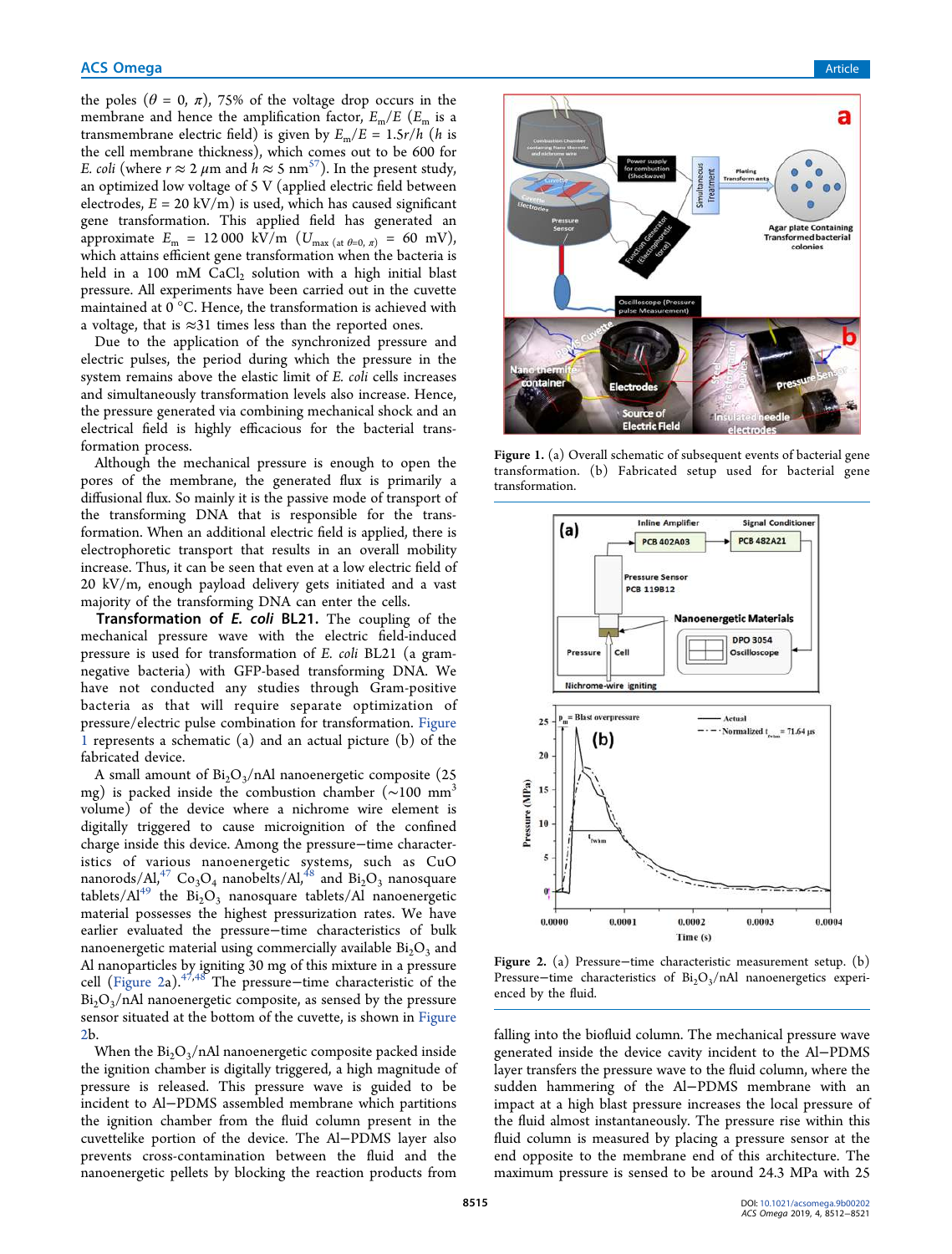mg of  $Bi_2O_3/nAl$  (Figure 2b) nanoenergetic composite during the transformation procedure. The electric signal is initiated at a delay of  $\approx$ 85  $\mu$ s toward the end of the full width half-maxima point of the pressure signal electronically through an in-house developed timing circuit (Figure S1).

We have thoroughly mixed DNA and *E. coli* cells before the application of electric and pressure pulses. Then, the mixture is kept in the cuvette of the device to carry out the transformation. Here, we hypothesize that the electric field pulse leads to the anchoring of the plasmid across the cell membrane and the plasmid is then slowly translocated through the membrane into the cytoplasm. As described earlier, the plasmid is affected by simultaneous treatment of the mechanical and the electrical pressure waves. It is a very well-known phenomenon that when a cell is treated with an electric field, the area of the cell membrane that faces the electrodes gets affected more.<sup>44</sup> According to our hypothesis, the DNA adheres to the cell membrane and makes a strong interaction with the membrane after the application of the electric pulse. We have observed that the maximum cell viability and the most significant number of transformations occur at a DC pulse width of 500  $\mu$ s. The solution volume that has been used in our studies is around 100  $\mu$ L, and the chamber has been designed in a manner so that it can provide a homogenous electric field to the mixture of cells and plasmid. In the case the field applied is nonhomogenous, there may be a possibility of dielectrophoresis and cells sticking to the surface. Researchers have shown earlier that DNA will observe dielectrophoretic effects at a low signal frequency.<sup>50</sup>

Calculation of the Transformation Efficiency. The transformation efficiency of the process is observed by standardized plating and culture method over ampicillin-Luria Bertani (LB) agar plates. Hundred microliters of the transformed cell solution is plated on the  $LB_{amp}$  plate for counting purpose. The full-grown plates are visualized under a UV transilluminator, and the images are captured through the camera. The colony counting process is automated by importing high-resolution JPEG files of the full-grown plates into ImageJ (Courtesy: NIH) software and performing a particle count on the number of colonies. Figure 3 shows the number of transformed cells through different transformation schemes (i.e., heat shock method, pressure pulse-assisted method, electric pulse-assisted method, combined electrical and pressure pulse-assisted method, and electroporation). Electric pulse-assisted (5 V) and pressure pulse-assisted (24.3 MPa pressure pulse) transformations present transformation at the individual pulse condition of the synchronized pulse.

Through these cell counts, cell transformation efficiency (in  $CFU/\mu$ g) of the individual transformation processes is calculated and represented in Figure 4 (with around a 95% confidence interval). The transformation efficiency of the *E. coli* BL21 as obtained in the current study is in good agreement with the reported literature. $58$ 

As can be observed from the transformation efficiency plot, the transformation efficiency of the pressurized pulse-assisted transformation  $(0.68 \pm 0.034 \times 10^8 \text{ CFU}/\mu\text{g})$  is almost twice as compared to that of the electric pulse-assisted transformation method (0.34  $\pm$  0.017  $\times$  10<sup>8</sup> CFU/ $\mu$ g), confirming that the standalone pressure pulse-assisted transformation is more effective than the 5 V electrical pulse-assisted transformation. It can also be observed that these two transformation schemes are quite low in terms of efficiency as compared with the heat shock method  $(1.3 \pm 0.065 \times 10^8)$ 



Figure 3. Plating image for colonies of transformants, as visualized under a UV transilluminator (dilution factor = 40, counts reported using ImageJ in colony forming units) for (a, b) control sample 1 and 2; (c, d) Transformed cells via heat shock method: sample 1 and 2; (e, f) transformed cells via mechanically pressurized pulse: sample 1 and 2;  $(g, h)$  transformed cells via an electric pulse of 500  $\mu s$  at 5 VDC: sample 1 and 2; (i, j) transformed cells via coupled mechanical and electrical pressure pulse: sample 1 and 2; (k, l) transformed cells via electroporation.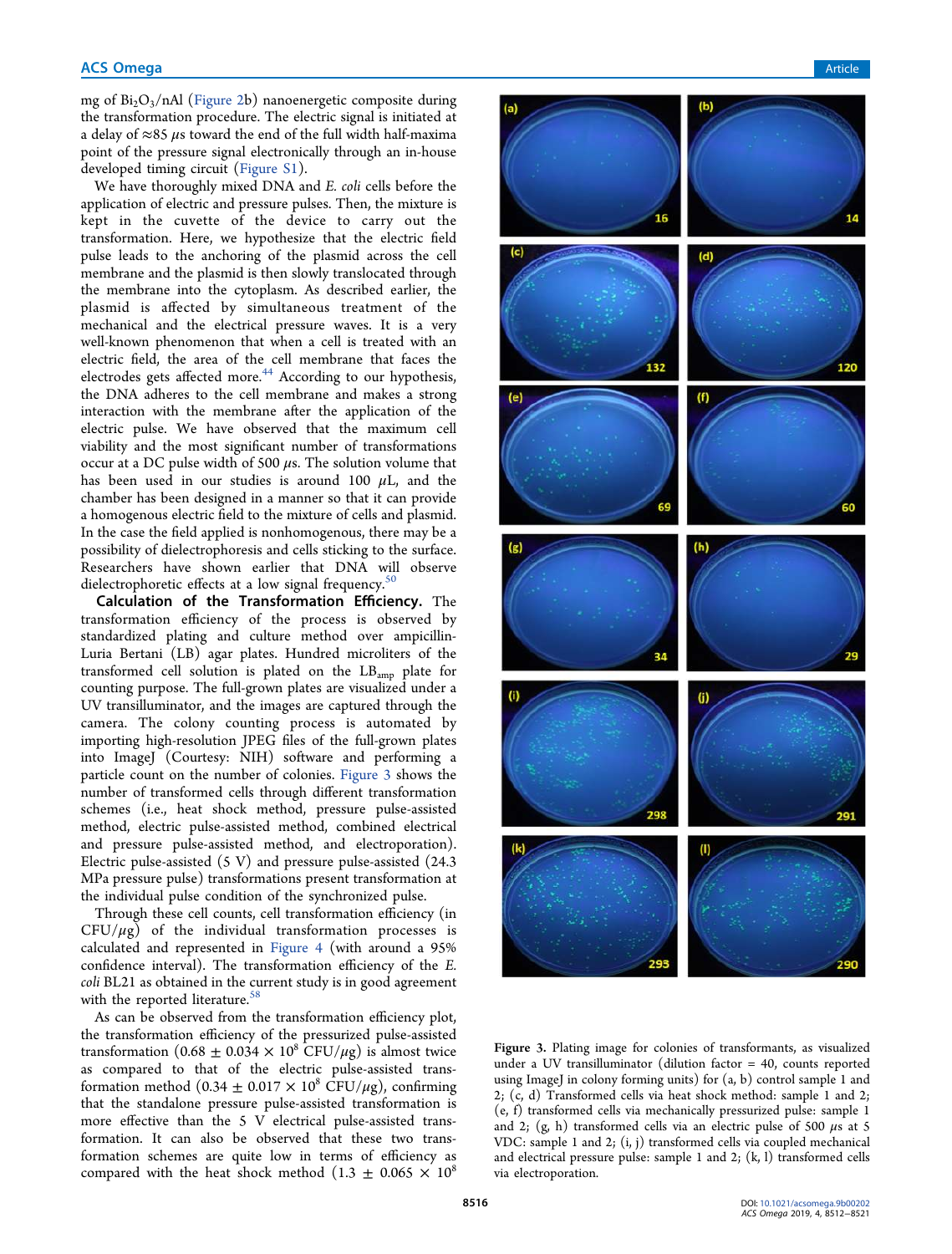

Figure 4. Transformation efficiency related to various transformation schemes (corresponding to three repetitions).

 $CFU/\mu$ g), whereas synchronized pulse (pressure and electric field)-assisted transformation and electroporation are much more efficient than the heat shock method. The transformation efficiency of the synchronized pulse-assisted transformation (the reported transformation scheme) is observed to be 3  $\pm$  $0.15 \times 10^8$  CFU/ $\mu$ g, which is quite similar to the efficacy of the electroporation method (2.93  $\pm$  0.14  $\times$  10<sup>8</sup> CFU/µg). This confirms that the reported methodology obtains an effective transformation yield, which can be achieved without the need for the very high electric field as used in electroporation, which in turn induces Joule heating and higher cell mortality. The high transformation yield has become possible due to the highpressure pulse, which opens the pores of the membrane and facilitates the passive transport of DNA that is being further assisted by the smooth electrophoretic transport of this DNA by the use of a low electric field. It can also be observed that as the Joule heating is reduced, the cell mortality is also reduced and the viable cell count is obtained to be higher in the reported method as compared with electroporation (discussed in detail in the next section).

We have also performed confocal imaging of GFP plasmidtransformed *E. coli* cells for further validation of the cell transformation. For carrying out confocal imaging, a single

grown colony is picked from the plated transformed cells and is further grown in LB media. As and when the growth is observed, the cells are washed multiple times with Milli-Q water. Five microliters of cells is dropped on the clean glass slide without any additional staining step and covered with a glass coverslip for confocal imaging. Figure 5 depicts FITC, differential interference contrast (DIC), and combined images of FITC/DIC, which confirms that the *E. coli* cells are transformed with GFP plasmid.

Cell Viability Study. The cell viability is observed to be strongly influenced by the transformation process and is observed by plating 100  $\mu$ L of the cell solution before and after transformation on an LB agar plate. Figure 6 shows the CFU images of the cell solution before and after the transformation process on the LB plate. Table 2 presents the viable cell count related to different transformation schemes. It can be observed from the transformation scheme that the transformation efficiency of the reported method is almost comparable to that of the electroporation method whereas the viability of the cells through the reported method is better than that of the electroporation. The viability test has shown that the heat shock method shows higher viability as compared with the synchronized pulse-assisted transformation and electroporation.

# ■ CONCLUSIONS

The standalone mechanical and pressure waves have not demonstrated sufficient bacterial transformation. However, the bacterial transformation has been observed to be enhanced by the coupling of the mechanical and electrical pressure waves in unison. When an appropriate mechanical pressure pulse in combination with an electric pulse is transmitted to the biological fluid, the transformation yield can be improved significantly. This optimum transformation condition in our case has been obtained by triggering an ignition of 25 mg of the confined nanoenergetic composite and a 5 VDC potential being applied in a time-controlled manner. It can be intuitively understood that the bacterial cells within the fluidic environment experience different magnitudes of mechanical pressure in various areas along the membrane surface mainly as they are oriented differently about the pressure front. Hence, the localized mechanical pressure interacting with the particular bacterial cell should be enough to damage some portions of the cell membrane, which are incident to this pressure wave. From



Figure 5. Confocal laser scanning microscopy of transformed *E. coli* cells. (a) FITC image of *E. coli* cells showing GFP expression at 40×. (b) Differential interference contrast (DIC) image of cells under the bright field at 40×. (c) Showing intensity of GFP expression in cells (combined images  $(a)$  and  $(b)$ ).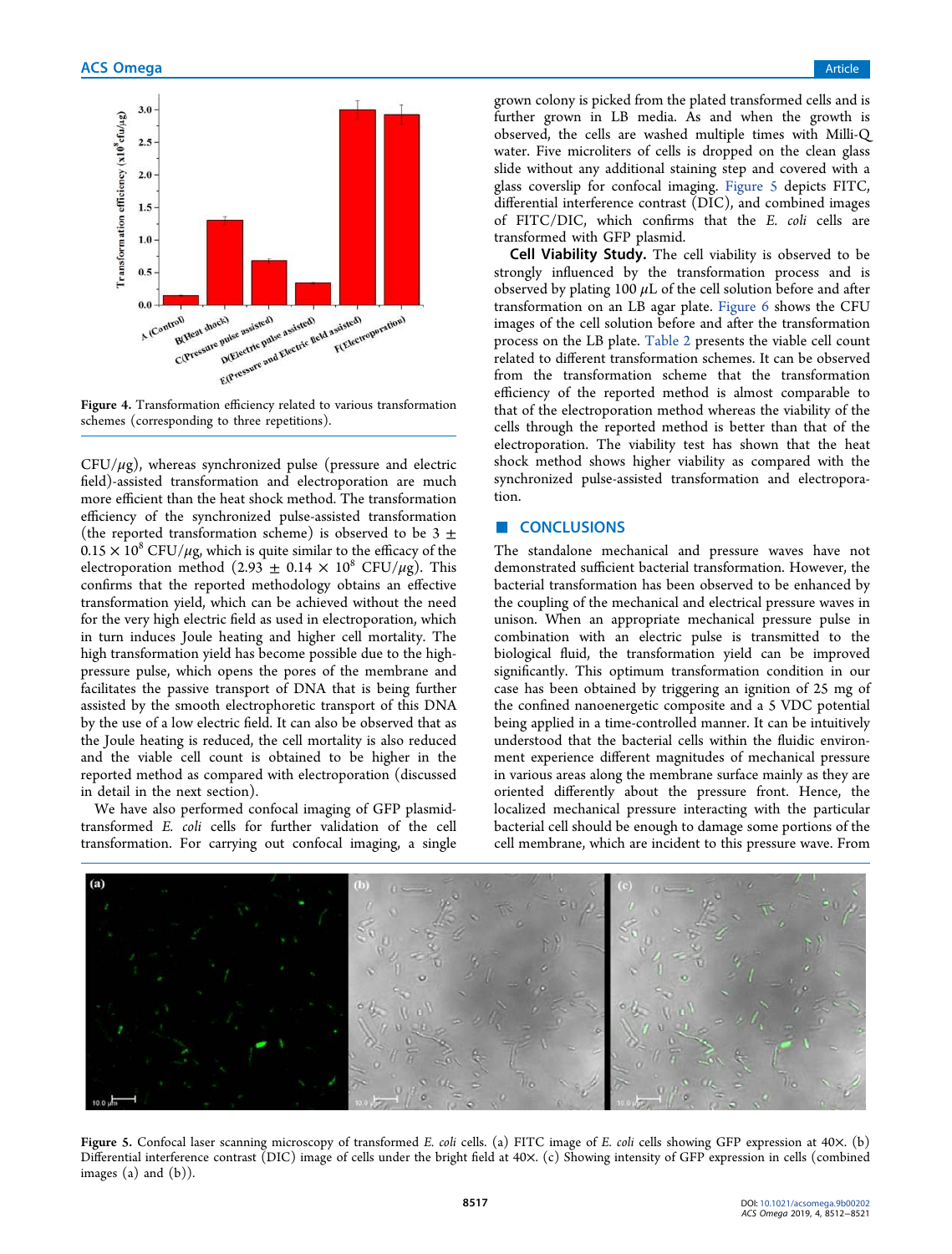

**Figure 6.** CFU images corresponding to viable cells. (a) Cell solution before transformation (10<sup>5</sup> dilution); (b) viable cells after heat shock method ( $10<sup>3</sup>$  dilution); (c) viable cells after mechanically pressurized pulse ( $10<sup>4</sup>$  dilution); (d) viable cells after electric pulse of 500  $\mu$ s at 5 VDC ( $10<sup>4</sup>$ dilution); (e) viable cells after synchronized mechanical and electrical pressure pulse (10<sup>3</sup> dilution); (f) viable cells after electroporation (10<sup>3</sup>) dilution).

# Table 2. Viability Corresponding to Various Transformation Methods

|          |                                                                | viable cell count (CFU/mL) |                         |                                                     |
|----------|----------------------------------------------------------------|----------------------------|-------------------------|-----------------------------------------------------|
| S.<br>no | transformation<br>method                                       | before<br>transformation   | after<br>transformation | percentage<br>of viable<br>cells $(\times 10^{-2})$ |
| 1        | heat shock method                                              | $1.563 \times 10^{9}$      | $7.38 \times 10^{5}$    | 4.72                                                |
| 2        | pressure pulse<br>assisted                                     |                            | $2 \times 10^6$         | 12.79                                               |
| 3        | electric pulse assisted                                        |                            | $3.09 \times 10^{6}$    | 19.76                                               |
| 4        | synchronized<br>mechanical and<br>electrical pressure<br>pulse |                            | $6.78 \times 10^{5}$    | 4.33                                                |
|          | electroporation                                                |                            | $5.8 \times 10^{5}$     | 3.71                                                |

a theoretical perspective, it has been observed that the electrical pressure wave helps assist the mechanical pressure on the cellular membrane and also induces electrophoretic transportation of the negatively charged transforming DNA more effectively. The reported methodology has shown a good order of magnitude of the transformation efficiency as compared with the heat shock method or electroporation method.

Additionally, the cell viability that is observed is higher than the electroporation. The overall advantage that we perceive through this process is a definite reduction in time of transformation than other established techniques like heat shock or electroporation. Thus, the reported technology has shown efficacies of transformation similar to other standard methods.

# **EXPERIMENTAL SECTION**

Preparation of Nanoenergetic Composites. Nanothermite composites have been prepared by ultrasonic mixing of 200 mg of Bi<sub>2</sub>O<sub>3</sub> nanoparticles of average diameter of 90− 210 nm (procured from Sigma-Aldrich, India) with 50 mg of Al nanopowder of average diameter of 80 nm (procured from Neo Ecosystem Pvt Ltd India) in isopropyl alcohol (30 mL) in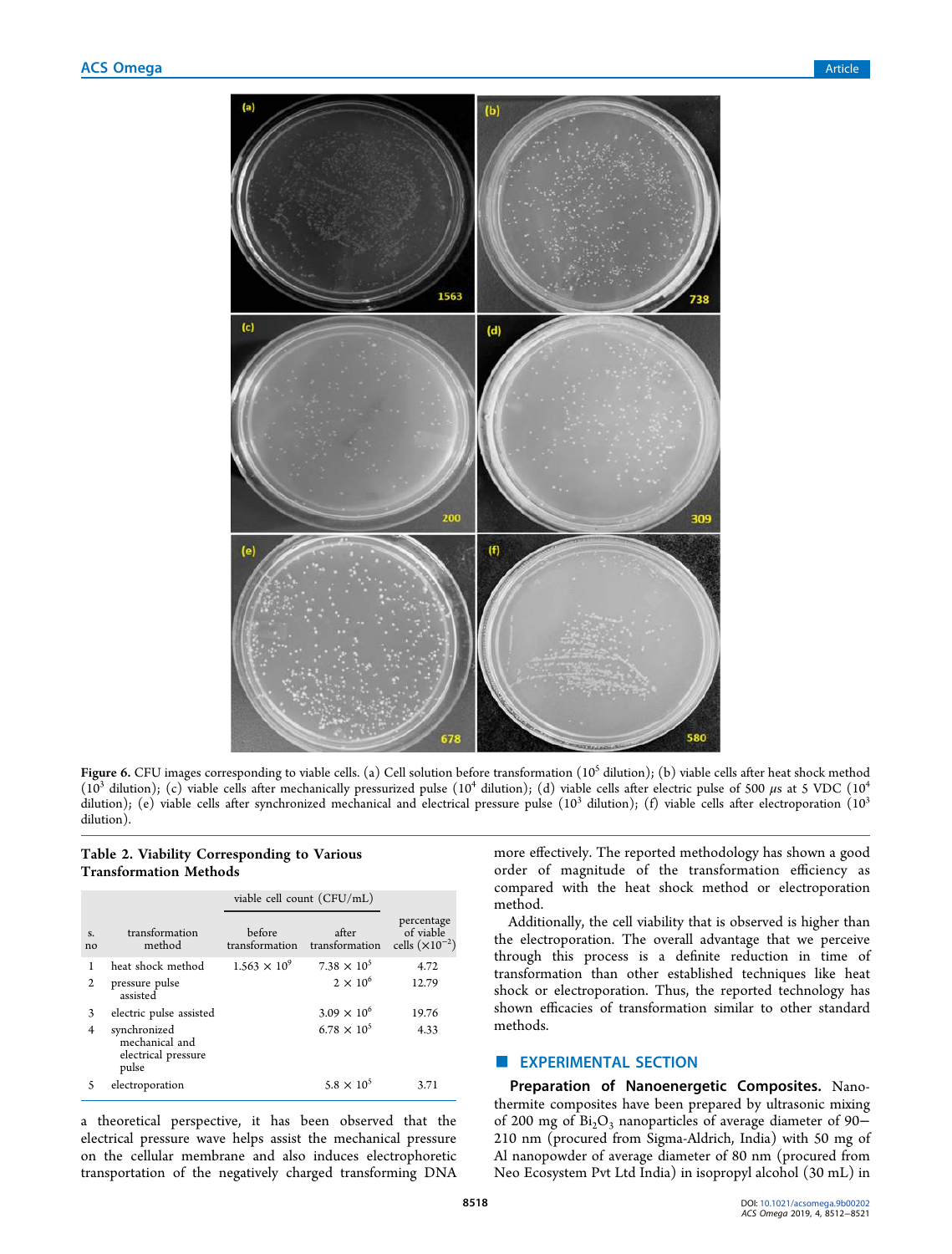a Sonics Vibra-Cell ultrasonic processor (model VCX130, 130 W, 20 kHz, Sonics & Materials, Inc.). The ultrasonication process disperses and breaks apart the agglomerates of  $Bi<sub>2</sub>O<sub>3</sub>$ and Al nanoparticles and promotes homogeneous mixing. The ultrasonication process has been continued for ∼10 min in this synthesis by keeping the on−off pulsing time equal to 10 s to avoid any thermal gradient within the solution. Finally, the isopropyl alcohol is evaporated by drying the well-homogenized slurry at 90 °C in a hot air oven and the dried powder is extracted and immediately kept under vacuum to avoid any moisture absorption.

Device Design and Fabrication. The schematic of the synchronous electromechanical pressure generator is shown in Figure 1a, and the actual fabricated device is shown in Figure 1b. The device has been developed by assembling two cylindrical parts fabricated in mild steel.

Realization of the Upper Die. The upper part is a small  $cylindrical$  chamber of  $100$   $mm<sup>3</sup>$  volume containing a pressurized pellet of the nanoenergetic composite. The upper part also consists of two 1 mm diameter holes to hold ignition electrodes to set off the fitted charge as machined by electric discharge machining (EDM). The insulated ignition needle electrodes are plugged with nichrome wires and are connected to an external DC voltage supply through an ON/OFF switch.

Realization of the Lower Die. In the lower part of the device, a rectangular slot (width x length x height: 20 x 27 x 20 cm<sup>3</sup> ) is machined through EDM for placing the cuvette containing the mixture of cells and GFP plasmid. A through hole of diameter 5 mm perpendicular to the width of the rectangular slot is made for providing external electrical connections to the cuvette electrode. The lower part also carries a slot at the bottom of the device for mounting the pressure sensor (PCB119B12) and a thin cylindrical cavity at the top for housing the separator membrane (Al−PDMS assembly brought together in contact without any air gap).

Reusable and economic PDMS cuvettes have been fabricated through a replication and molding technique, which eventually go into the slot of the cuvette in the lower member for containing the fluid column (a mixture of cells and plasmid). Two Al foils are attached in the middle portion of the replica-molded PDMS (cuvette) for acting as electrodes to generate an electric pulse. The cuvette further comprises of two PDMS layers of different compositions. The one containing a 10:1 ratio (of silicone elastomer and curing agent from Sylgard 184, Dow Corning, Midland) occupies a significant portion of the wall thickness of the cuvette, by the side of the Al electrodes (Figure 1b). It is used for providing strength to the containment of the cuvette, whereas another layer comprising of a 40:1 ratio occupies the bottom portion of the cuvette to allow the transfer of the pressure pulse effectively to the pressure sensor. The central idea behind fabricating this twin layer cuvette is to be able to transfer the pressure wave quickly through the significantly softer layer of PDMS to the pressure sensor that is fitted at the bottom end of the cuvette. The task of the harder layer is to primarily provide a leakage-free containment for the biological fluid in the postblast highly pressurized environment of the chamber. A diffusion/intermixing layer developed in the interface of the two layers eliminates the need for any adhesive joint between the layers.

Assembly of Upper and Lower Dies. The Al (thickness 0.5 mm)-PDMS (thickness 3 mm) membrane separates the cuvette from the nanoenergetic composite and transfers the

pressure of the blast to the mixture of cells and plasmid immediately underneath it. This isolating PDMS layer has been prepared using a ratio of 40:1 of silicone elastomer and a curing agent. The upper and lower halves are held to each other by screw threads after putting in place all contents of this device, like nanoenergetic composite pellet, separator membrane, cells, plasmid, etc. The rugged design of this device helps in containing the blast effect sustainably so that the mechanical pressure generated out of the ignition of the nanothermite pellet is focused onto the mixture of cells and plasmid with minimal dissipation.

Pulse Generator Circuit. A pulse generator circuit (shown in Figure S1) is further prepared to feed the electrical signal using an 8 pin 555 IC with variable resistance *R* and capacitance *C*, which will delay the timing of the output commensurate with the time needed for the full width halfmaxima point of the mechanical pressure pulse. The output (pin number 3) of the IC is connected to the Gate of an IRF 530 metal−oxide−semiconductor field-effect transistor (MOS-FET), which is used as a switch for the external voltage applied across the cuvette electrodes. The external voltage is provided by the voltage generator, and its positive terminal is connected to the drain of the MOSFET through a diode and resistance. The electrical output to the cuvette is taken from the Source of the MOSFET and the negative terminal of the external voltage source. The pulsed voltage is varied from 0 to 10 VDC. The whole circuit is operated by a 10 VDC battery. We have performed simulations of the planned circuit through LTSPICE before actual fabrication of the circuitry.

Pressure Measurement. The magnitude of the pressure pulse is sensed at the bottom of the cuvette containing the mixture of cells and plasmid using a pressure sensor (PCB119B12) inserted at the lower end of the cuvette with its sensing wires coming out of the device. The leads of this sensor are attached to an oscilloscope, and the pressure transmitted by the liquid column is recorded with the digital oscilloscope (DPO 3054).

Cells and Plasmid Preparation. *E. coli* BL21 (genotype: F<sup>−</sup> omp<sup>T</sup> hsdS<sub>B</sub> (r<sub>B</sub><sup>−</sup>, m<sub>B</sub><sup>−</sup>) gal dcm (DE3)) strain with GFP plasmid has been used for bacterial transformation. The bacterial cells are grown in Luria Bertani (LB) broth at 37 °C. Antibiotic ampicillin (100  $\mu$ g/mL) has been used for selecting the transformed cells. The cells used in the experiments are freshly prepared competent cells that are grown to a level such that their optical density (OD600) is recorded as ∼0.4−0.6. For preparing the chemically competent cells, the grown bacterial cells are washed multiple times with PBS buffer and centrifuged at 4000*g* for 15 min. The chemically competent cells are finally suspended in 100 mM  $CaCl<sub>2</sub>$  medium and kept on ice for an hour before use, and then transformation experiments are carried out. For preparing the electrocompetent cells, the grown bacterial cells are washed several times with 10% glycerol and centrifuged at 4000*g* for 15 min. The electrocompetent cells are finally suspended in 10% glycerol only. GFP plasmid (∼4 kb, 40 pg/ $\mu$ L) (SKU: KT60) was purchased from Genei, Bangalore, India. It comprises of a GFP gene (isolated from a bioluminescent jellyfish *Aequorea victoria*) insert cloned into a pUC18 vector under constitutive expression. GFP is mainly chosen for the experiment to increase the visualization of the cells.

Bacterial Transformation Using Electromechanical Pressure Waves. A simple and unique technique to create pressure waves using nanothermite and simultaneous use of a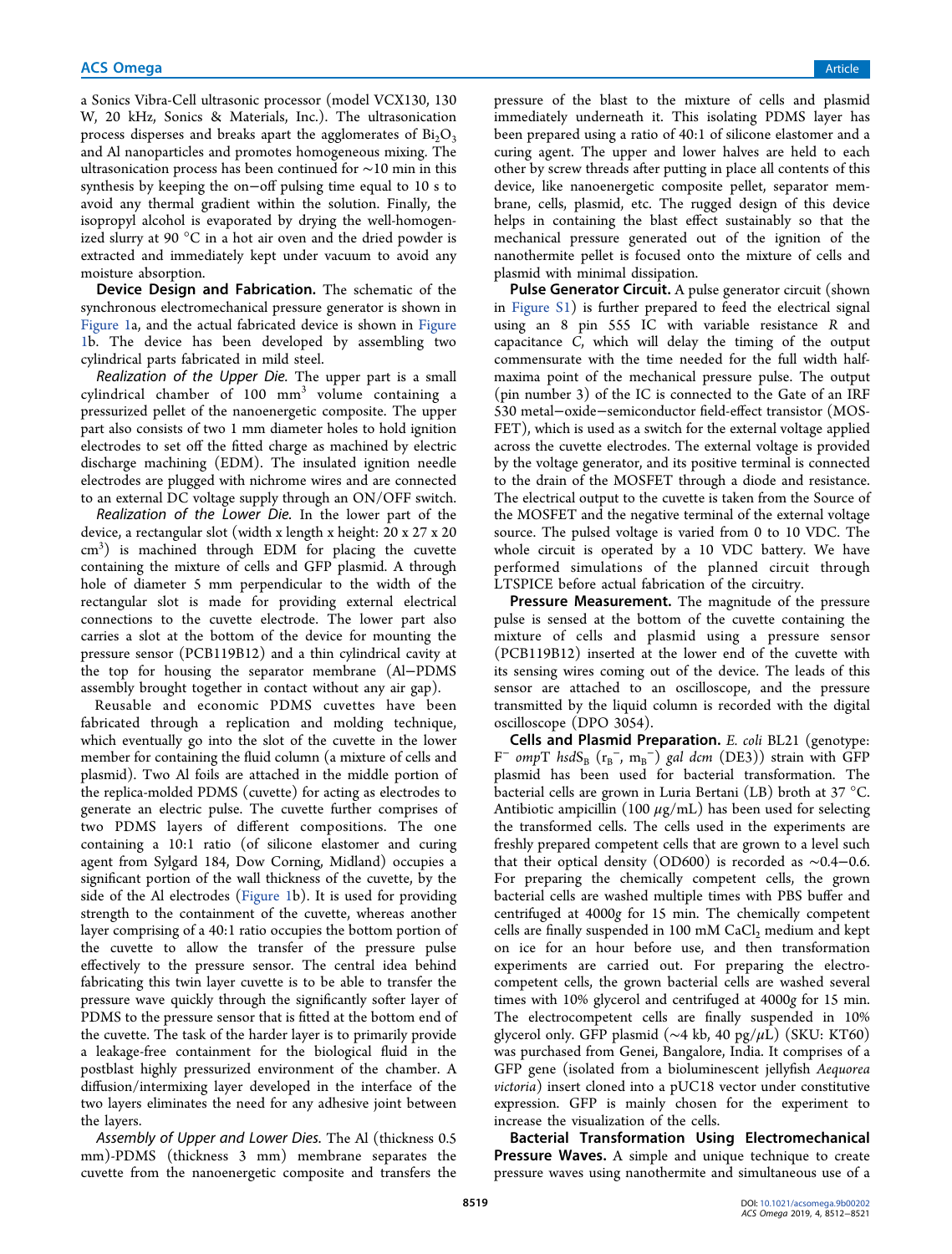low-intensity electric field has been developed. One microliter of the purified plasmid is mixed into 100  $\mu$ L of cells, and this mixture is pipetted inside the cuvette. The pressure waves are produced inside the steel chamber by igniting the nanothermite and simultaneously applying the electric field through the switching circuit as described above. After the experiment, the transformed cells are pipetted out from the cuvette and are directly plated on ampicillin (100  $\mu$ g/mL)-nutrient agar (LBamp) plates at different dilutions. The agar plates are then kept at 37 °C for 18 h. The experiments are confirmed at the end, by observing fluorescence-labeled colonies under the UV transilluminator and processing the collected JPEG images through ImageJ software. The mixture of bacterial cells along with plasmid that is kept at room temperature for the time corresponding to the transformation time of the reported transformation scheme, without any exposure to mechanical/ electrical pressure waves, is used as a control sample. Figure 3 represents the images corresponding to two different samples for each transformation condition (control, heat shock method, mechanical pressure pulse assisted, electric pulse assisted, electromechanically pressurized pulse assisted and electroporation). Each experiment is repeated three times with separately grown identical cells and GFP plasmid. Corresponding error bars for the transformation efficiency for all cases have been depicted in Figure 4.

Electroporation has been performed on a MicroPulser Electroporator, Bio-Rad Laboratories, California using Ec1 Mnemonic for *E. coli* (18 kV/cm) with the prepared electrocompetent cells.

# ■ ASSOCIATED CONTENT

#### **S** Supporting Information

The Supporting Information is available free of charge on the ACS Publications website at DOI: 10.1021/acsomega.9b00202.

> Transmitted pressure estimation at the bottom of cuvette, timing circuit diagram (for electric pulse generation) (PDF)

# ■ AUTHOR INFORMATION

#### Corresponding Author

\*E-mail: bhattacs@iitk.ac.in. Tel: +915122596056. Fax: +91- 5122597408.

#### ORCID<sup>®</sup>

Shantanu Bhattacharya: 0000-0002-7902-2119

# Author Contributions

∥ R.K., G.B., and V.K.P. contributed equally to this work.

# Author Contributions

R.K. fabricated the pressure generator and associated instrumentation, G.B. performed all gene transformation experiments with R.K., G. B. performed all viability experiments, G.B. and A.G. were involved in developing the computational model for estimating the overall pressure. A.G. was involved in the fabrication of the timing circuit and also contributed to device fabrication. V.K.P. did the synthesis of nanoenergetic materials and D.S. performed all cell culture and GFP expression monitoring with K.M. and M.N., R.K., and G.B. also performed confocal microscopy over transformed cells. S.B., S.G., K.G., and R.G. have jointly provided supervision with necessary planning and ideation for this work. The manuscript has been written by them together with

inputs from all other authors. Figure 1a,b is drawn jointly by V.K.P. and A.G. and Figure 2a,b is drawn by V.K.P. and G.B. together. Figures 3−5 are drawn by R.K, D.S., M.N., and G.B. together, Figure 6 is drawn by G. B., and Figure S1 is drawn by R.K.

#### **Notes**

The authors declare no competing financial interest.

### ■ ACKNOWLEDGMENTS

The authors sincerely acknowledge the project support by the Science Engineering and Research Board, Department of Science and Technology Government of India, Project no. SERB/ME/20120109.

#### ■ REFERENCES

(1) Loske, A. M.; Campos-Guillen, J.; Fernandez, F.; Castano-Tostado, E. Enhanced Shockwave Assisted Transformation of *Escherichia coli*. *Ultrasound Med. Biol.* 2011, *37*, 502−510.

(2) Sambrook, J.; Russel, D. *Molecular Cloning: A Laboratory Manual*; Cold spring Harbour: NY, 2001.

(3) Chen, I.; Dubnau, D. DNA Uptake during Bacterial Transformation. *Nat. Rev. Microbiol.* 2004, *2*, 241−249.

(4) Song, Y.; Hahn, T.; Thompson, I. P.; Mason, T. J.; Preston, G. M.; Li, G.; Paniwnyk, L.; Huang, W. E. Ultrasound-Mediated DNA Transfer for Bacteria. *Nucleic Acids Res.* 2007, *35*, No. e129.

(5) Garcia-Chaumont, C.; Seksek, O.; Grzybowska, J.; Borowski, E.; Bolard, J. Delivery Systems for Antisense Oligonucleotides. *Pharmacol. Ther.* 2000, *87*, 255−277.

(6) Mountain, A. Gene Therapy: The First Decade. *Trends Biotechnol.* 2000, *18*, 119−128.

(7) Waehler, R.; Russell, S. J.; Curiel, D. T. Engineering Targeted Viral Vectors for Gene Therapy. *Nat. Rev. Genet.* 2007, *8*, 573−587.

(8) Gao, X.; Kim, K. S.; Liu, D. Nonviral Gene Delivery: What we Know And What is Next. *AAPS J.* 2007, *9*, E92−E104.

(9) Wolf, H.; Rols, M. P.; Boldt, E.; Neumann, E.; Teissie, J. Control by Pulse Parameters of Electric Field-Mediated Gene Transfer in Mammalian Cells. *Biophys. J.* 1994, *66*, 524−531.

(10) Han, Y. W.; Ikegami, A.; Chung, P.; Zhang, L.; Deng, C. X. Sonoporation is an Efficient Tool for Intracellular Fluorescent Dextran Delivery and One-Step Double-Crossover Mutant Construction in Fusobacterium Nucleatum. *Appl. Environ. Microbiol.* 2007, *73*, 3677−3683.

(11) Iida, A.; Seki, M.; Kamada, M.; Yamada, Y.; Morikawa, H. Gene Delivery into Cultured Plant Cells by DNA-Coated Gold Particles Accelerated by a Pneumatic Particle Gun. *Theor. Appl. Genet.* 1990, *80*, 813−816.

(12) Felgner, P. L.; Gadek, T. R.; Holm, M.; Roman, R.; Chan, H. W.; Wenz, M.; Northrop, J. P.; Ringold, G. M.; Danielsen, M. Lipofection: A Highly Efficient, Lipid-Mediated DNA Transfection Procedure. *Proc. Natl. Acad. Sci. U.S.A.* 1987, *84*, 7413−7417.

(13) Shen, Y. M.; Hirschhorn, R. R.; Mercer, W. E.; Surmacz, E.; Tsutsui, Y.; Soprano, K. J.; Baserga, R. Gene Transfer: DNA Microinjection Compared with DNA Transfection with a Very High Efficiency. *Mol Cell Biol.* 1982, *2*, 1145−1154.

(14) Huber, P. E.; Pfisterer, P. In Vitro and In Vivo Transfection of Plasmid DNA in the Dunning Prostate Tumor R3327-AT1 is Enhanced by Focused Ultrasound. *Gene Ther.* 2000, *7*, 1516−1525.

(15) Tiflova, O. A.; Leonov, P. G.; Karbysheva, E. A.; Shakhnabatian, L. G. Effect of He−Ne Laser Irradiation on Plasmid Transformation of *Escherichia coli* Bacteria. *Mikrobiologia* 1997, *66*, 640−643.

(16) Wilharm, G.; Lepka, D.; Faber, F.; Hofmann, J.; Kerrinnes, T.; Skiebe, E. A Simple and Rapid Method of Bacterial Transformation. *J. Microbiol. Methods* 2010, *80*, 215−216.

(17) Kodama, T.; Doukas, A. G.; Hamblin, M. R. Shock Wave-Mediated Molecular Delivery into Cells. *Biochim. Biophys. Acta, Mol. Cell Res.* 2002, *1542*, 186−194.